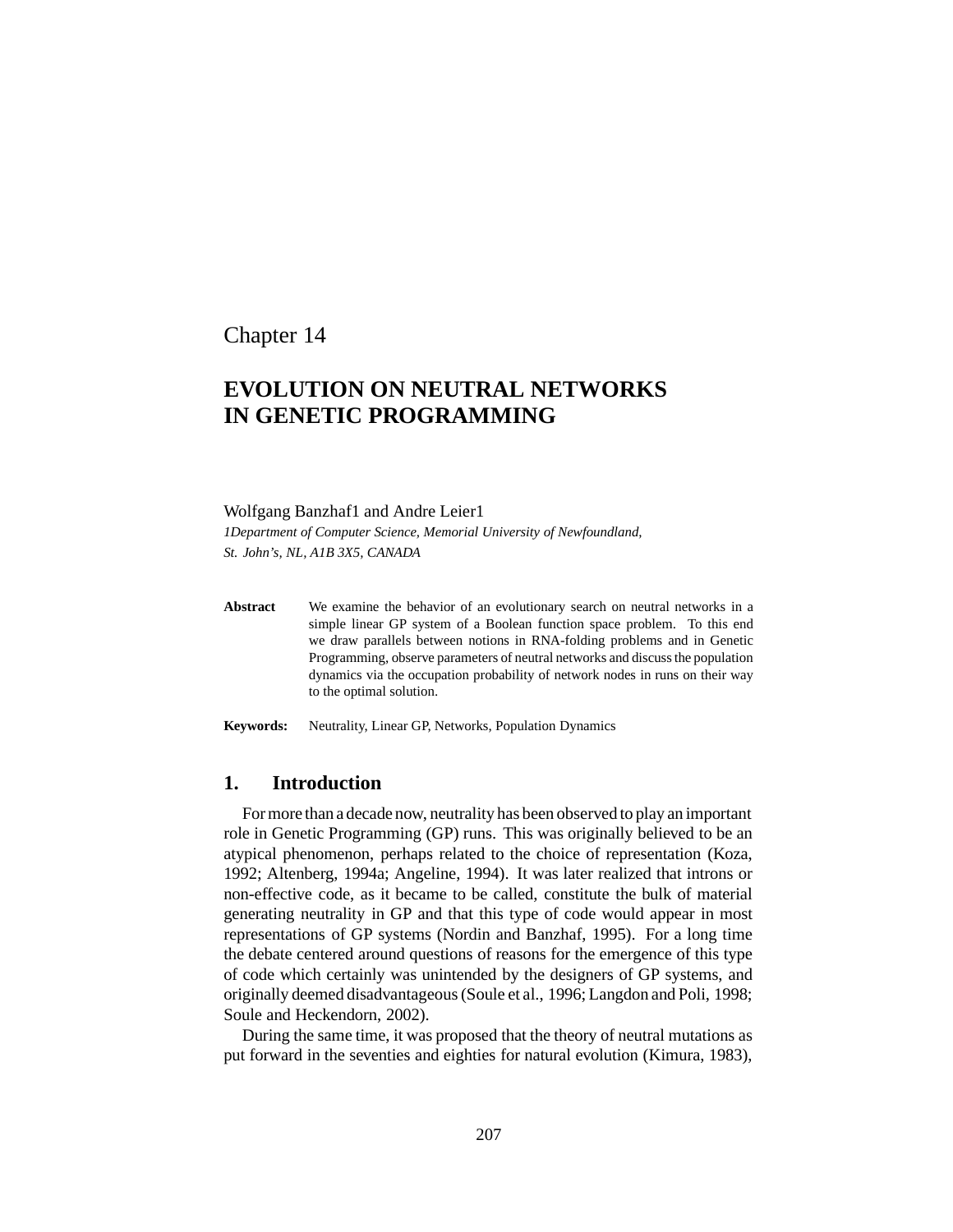could be understood in terms of the existence of neutral networks (Schuster, 1995; Forst et al., 1995; Reidys et al., 1997). Subsequent to that proposal various natural evolutionary systems have been examined, and the existence of neutral networks has been confirmed (Huynen et al., 1996; Babajide et al., 1997). Its benefits for evolution were gradually reveiled (Nimwegen et al., 1998; Schultes and Bartel, 2000), and thus it was natural to ask what neutral networks would have to offer for evolutionary search.

Barnett proposed to adopt a search paradigm different from a populationbased GA search in landscapes with considerable neutrality (Barnett, 2001). Smith et al (T. Smith and O'Shea, 2001) argue that, due to higher evolvability, GA systems with neutrality in search behave more aptly in difficult search landscapes.

Recently, the confluence of both lines of inquiry can be observed in Genetic Programming as well. Early observations (Banzhaf, 1994) spoke to the advantage of using plenty of neutrality. In the context of circuit design using Cartesian GP Miller and coworkers argued for search efficiency as one characteristic of representations with neutrality (Vassilev and Miller, 2000b; Vassilev and Miller, 2000a; Vassilev et al., 2003). Ebner (Ebner et al., 2002) pointed out how neutral networks can influence evolvability and Yu (Yu and Miller, 2001) studied the interaction between neutral and adaptive mutations in the context of search in Boolean function landscapes.

In this contribution we shall discuss neutrality and the benefit of neutral networks in the context of a simple Boolean search problem using a linear GP representation, that consists of registers and logic operators. We shall show the relation between genotype and phenotype networks, discuss how the search benefits from neutrality as offered by non-effective code, and demonstrate the population dynamics of a search process. In a final section we shall put our eyes on robustness of the evolutionary solutions, and ask ourselves how evolvability of the search process can be improved if the observations put forward here can be generalized.

### **2. Problem, GP representation and Search Operators**

In order to be able to examine the effects we are interested in, we have chosen a small problem instance of a Boolean problem space. While it can be argued that this space is not suitable to solve real problems, the emphasis here is on trying to understand the influence of neutrality, notably its benefits.

The problem space under consideration is the NAND space where two binary inputs  $x_1$  and  $x_2$  are used and the output  $x_3$  is studied under various NANDcombinations of inputs.

$$
x_3 = f_{NAND}(x_1, x_2)
$$
 (14.1)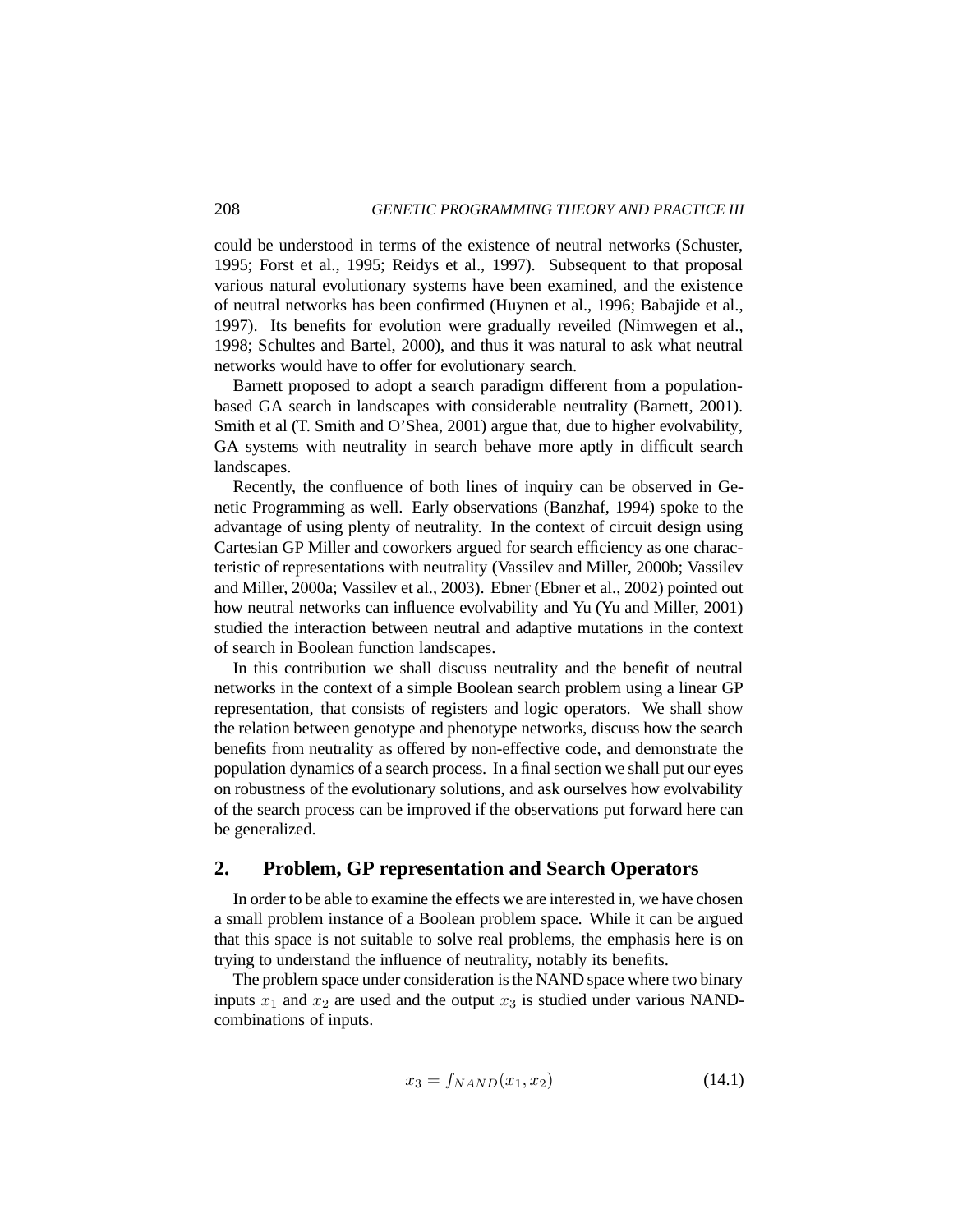#### *Evolution on Neutral Networks in GP* 209

This follows work done by (Langdon and Poli, 1999) where it was shown, for tree-based GP, that there is a complexity threshold above which all Boolean functions can be reached by a combination of Boolean operators on inputs.

We use a linear GP representation because it is much easier to analyse in terms of non-effective code (Banzhaf et al., 1998; Brameier and Banzhaf, 2001), and because it is easier to understand. The representation consists of a set of instructions in a register machine language, interpreted by the CPU as a program. As content of the registers we only allow Boolean values "0" and "1", as operators of these programs only the logical NAND operation.

Even with so small a set of elements, combinatorics is at play, forcing us to quickly relinquish the plan to depict everything exhaustively. One choice we have is whether we want to have only a single type of register (read-and-write) which can act both as source and destination register of the programs executed, or two types of registers (input and calculation) which differ in that input registers hold the input values constantly, i.e. are only acting as source registers, and calculation registers can act both as source and destination registers.

Table 2 shows the combinatorics in these two different systems, depending on the length of programs allowed. In the following, we shall concentrate on  $C = I = 2$ . The first calculation register also works as the output register.

*Table 14-1.* Comparison of number of programs for different number of registers. C: Number of calculation registers; I: number of input registers; L: Length of programs in number of instructions. The number of programs is calculated by  $(I + C)^{2\tilde{L}}C^{L}$ .

| C Registers | <i>I</i> Registers $L = 2$ $L = 3$ $L = 4$ $L = 5$ |           |               |                                     |                                     | $\ddotsc$ | $L=10$               |
|-------------|----------------------------------------------------|-----------|---------------|-------------------------------------|-------------------------------------|-----------|----------------------|
|             |                                                    |           |               |                                     | $4.1 \times 10^3$ $3.3 \times 10^4$ |           | $1.1 \times 10^{9}$  |
| 2<br>3      | $\theta$                                           | 64<br>729 | 512<br>19.683 | $5.3 \times 10^5$ $1.4 \times 10^7$ |                                     |           | $2.1 \times 10^{14}$ |
|             |                                                    | 81        | 729           | $6.6\times10^3$                     | $5.9 \times 10^{4}$                 | $\ddotsc$ | $3.5 \times 10^9$    |
| 2           |                                                    | 1.024     | 32.768        | $1.0 \times 10^6$                   | $3.4 \times 10^7$                   |           | $1.1 \times 10^{15}$ |
| 3           |                                                    | 5.625     | 421.875       | $6.3 \times 10^6$ $2.4 \times 10^9$ |                                     |           | $5.6 \times 10^{18}$ |

A typical program (for  $R0, R1$  calculation registers and  $R2, R3$  input registers, output in register R0) looks like this:

 $RO = R1$  NAND  $R2$  $R1 = R1$  NAND RO  $RO = R3$  NAND  $R1$  $R1 = R1$  NAND R2  $(*)$  $R1 = R1$  NAND RO  $(*)$  $R1 = R2$  NAND R1 (\*)

which we code as the following genotype

012 110 031 112 110 121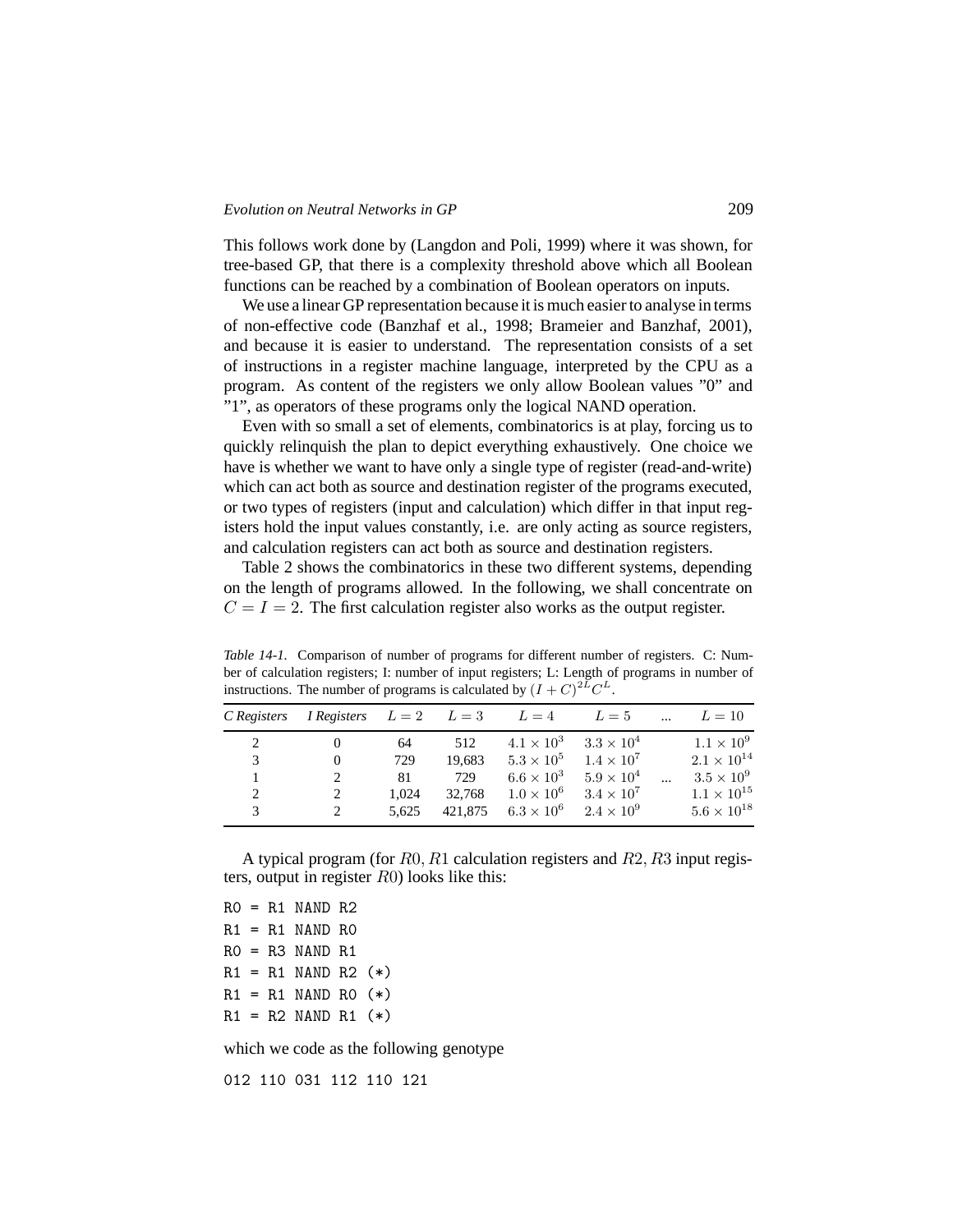This is different from the phenotype of that program which results after removing the introns<sup>1</sup> ((\*)-marked code, above) to yield

 $RO = R1$  NAND  $R2$  $R1 = R1$  NAND RO  $RO = R3$  NAND  $R1$ 

which we code as the following phenotype

012 110 031

Figure 14-1 depicts which functions can be reached with programs of different length up to  $L = 8$ . As can be seen from the figure, there is a large discrepancy between the presence of different Boolean functions, with some like "Identity" being frequently found and thus being easy, and others like "Equivalence" being seldomly found and thus being difficult. Note the complexity threshold again: Below program length 5 there is no solution to the Equivalence function.

In the following, our GP system will be set up to find the most difficult function, the "Equivalence" function, and we shall study how the system achieves this solution and what can be said about the neutral networks it uses to find it.

After introducing the representation, we have to say a few words about the search operator(s) we shall employ in our GP runs. In this contribution we decided again for the operator easiest to analyse, mutation. Whereas it can again be argued that this is not an efficient way to traverse the problem space at hand, we would counter, that at least we can understand what is going on in the system.

For illustration purposes, suppose a mutation would change a bit in the above mentioned genotype.

012 110 031 112 110 121 -> 012 110 031 012 110 121

This would mean, that the phenotype now changes, too:

012 110 031 -> 012 110 012

In other words, by switching one bit, one of the instructions has been rendered non-effective, whereas a previously non-effective one has become effective.

The evolutionary dynamics we have chosen is again a very simple one, we observe and examine runs with a population of  $\mu(1 + \lambda)$  searchers, where the notation is borrowed from Evolutionary Strategies. There are  $\mu$  independent searchers (providing for statistics), each one acting in an elitist way  $( +$ strategy), and exploring the neighborhood with  $\lambda$  trials (in our case,  $\lambda = 10$ ). If one of these neighbor states is equal or better in fitness, the searcher assumes the new state, if not, it remains where it was.

<sup>1</sup>The last three instructions only affect register  $R1$  and not the output register  $R0$ .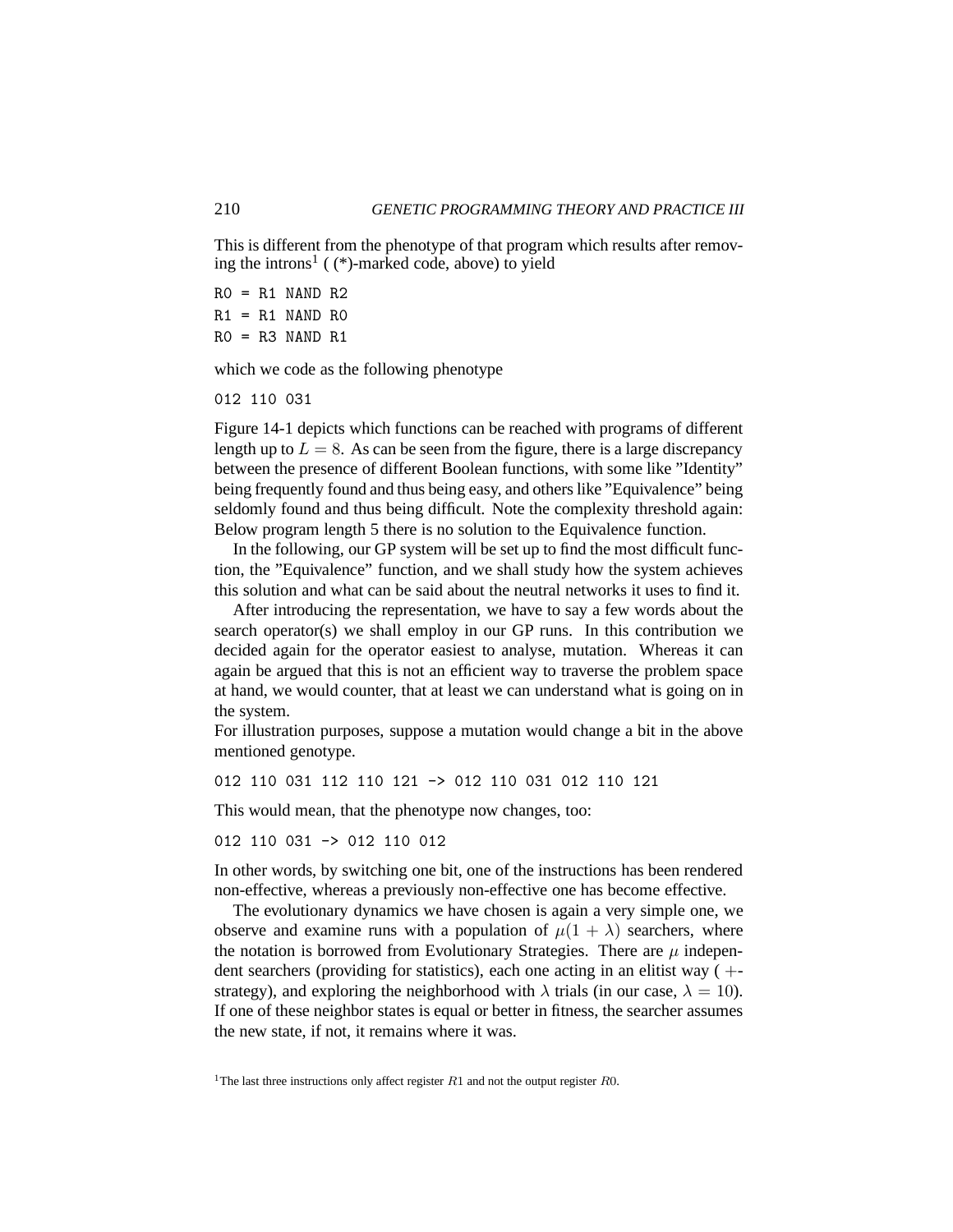

*Figure* 14-1. Boolean function space for various length of programs. For  $L = 5$  " $\Leftrightarrow$ " has a 0.00114 % share of the search space, in contrast to "= 1" with a share of 23.4 %. For  $L < 5$ "⇔" is not present at all.

# **3. Non-effective Code, Neutral Networks, and the Genotype-Phenotype Map**

As we have mentioned in the beginning, we expect that neutrality should play an important role in the search process in our Boolean function landscape. Neutrality is provided by non-effective code. This is unintentionally generated by a sequence of instructions if a later instruction simply overwrites what has been computed before. It might even happen that all instructions are noneffective. This is the case, if no data is written into the predetermined output register of the GP system. We refer to the corresponding phenotype as the "empty phenotype".

The Genotype-Phenotype-Mapping function is provided through removing the non-effective code. This is analogous to the neutrality provided in RNA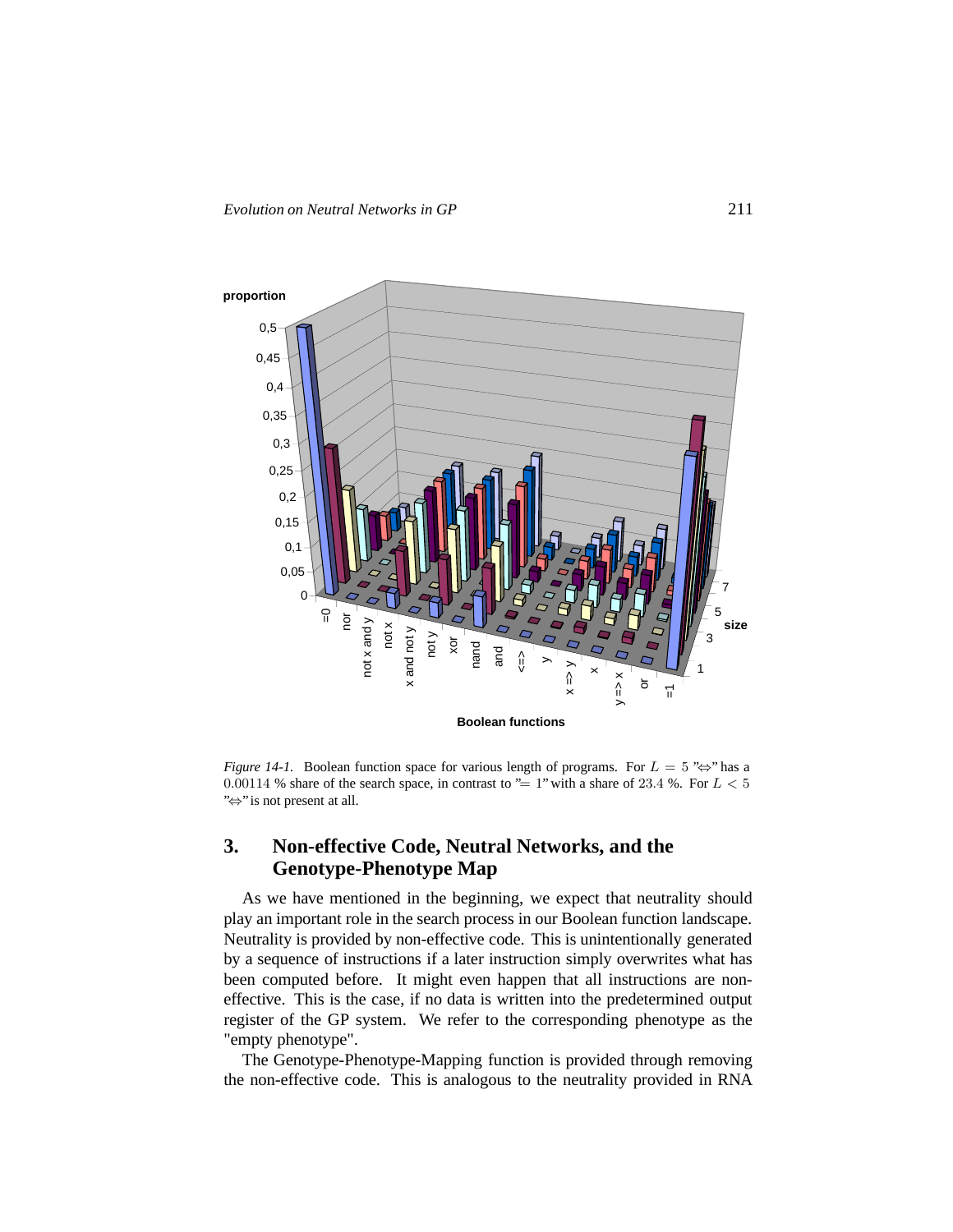folding (Gruener et al., 1996). By analysing a program's code, beginning from the last line we identify those instructions which are not effective (it could be an entire block of instructions). All other instructions which will have an influence on the result of the calculation, are subsequently copied and treated as the phenotype of the program.

Table 3 shows, for an exhaustive examination of all possible genotypes in a small example, the frequency of corresponding phenotypes. This is precisely the sort of picture one encounters in RNA folding landscapes: Many very uncommon phenotypes, and few highly common phenotypes, if looked at from the point of view of enumeration of all genotypes.

*Table* 14-2. Redundancy of genotypes mapping into phenotypes for  $C = 2$ ;  $I = 2$ ;  $L = 5$ . The last line shows total number of genotypes and phenotypes. G: Number of genotypes; P: number of phenotypes; R=G/P: Redundancy. The fitness value relates to  $\Leftrightarrow$  as the reference function.

| G          | P              | $\boldsymbol{R}$ | <b>Best Fitness</b> | Worst Fitness  |
|------------|----------------|------------------|---------------------|----------------|
| 1,192,960  | 1,192,960      | 1                | $\theta$            | 4              |
| 87,808     | 5,488          | 16               | $\overline{c}$      | 2              |
| 415,744    | 12,992         | 32               | 1                   | 3              |
| 749,568    | 15,616         | 48               | 1                   | 3              |
| 948,224    | 14,816         | 64               | 1                   | 4              |
| 1,030,400  | 12,880         | 80               | 1                   | 3              |
| 384,000    | 4,000          | 96               | 1                   | $\overline{c}$ |
| 100,352    | 392            | 256              | 2                   | $\overline{2}$ |
| 657,408    | 856            | 768              | 1                   | $\overline{2}$ |
| 1,413,120  | 920            | 1,536            | 1                   | $\overline{c}$ |
| 2,560,000  | 1,000          | 2,560            | 1                   | $\overline{c}$ |
| 405,504    | 144            | 2,816            | 1                   | 3              |
| 1,753,088  | 428            | 4,096            | 2                   | 3              |
| 917,504    | 56             | 16,384           | 2                   | $\overline{c}$ |
| 4,096,000  | 100            | 40,960           | 2                   | $\overline{c}$ |
| 131,072    | $\overline{2}$ | 65,536           | $\overline{c}$      | $\overline{c}$ |
| 4,259,840  | 40             | 106,496          | 1                   | $\overline{2}$ |
| 3,276,800  | 10             | 327,680          | $\overline{c}$      | $\overline{c}$ |
| 1,048,576  | 1              | 1,048,576        | $\overline{c}$      | $\overline{2}$ |
| 8,126,464  | 4              | 2,031,616        | $\overline{c}$      | 3              |
| 33,554,432 | 1,262,705      |                  |                     |                |

Each genotype can be considered a node in a graph. A mutation would then provide a link between nodes in the graph, allowing evolution to move if this step is actually allowed by selection. Due to the genotype-phenotype mapping, however, there is also a graph of nodes constituting the network of phenotypes. Each of these nodes has a particular fitness depending on how the fitness function was defined for the problem. A movement on the genotype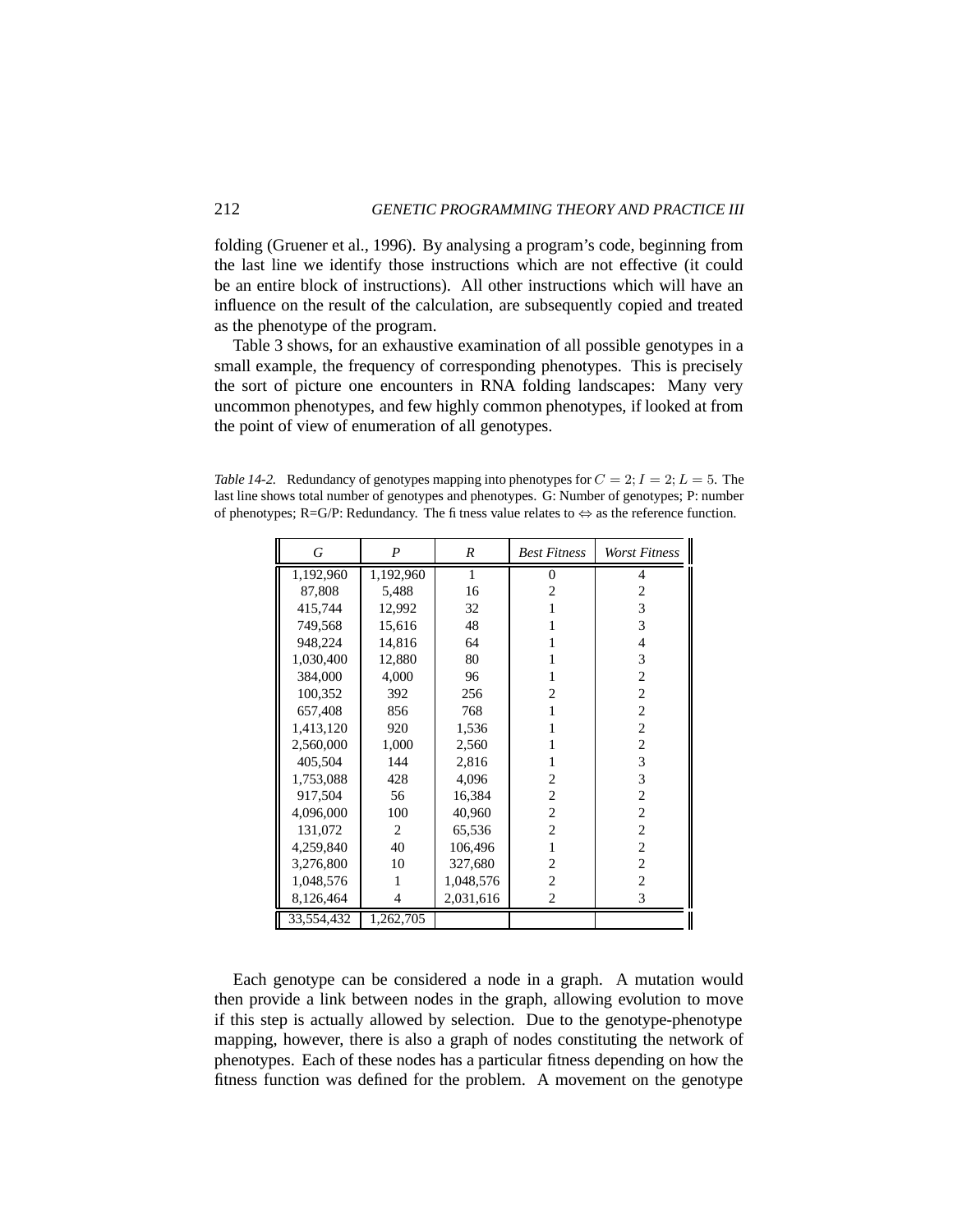#### *Evolution on Neutral Networks in GP* 213

network driven by mutation now induces a corresponding movement on the phenotype network. Figure 14-2 shows the graph of phenotypes in a Boolean problem small enough that all phenotypes can be enumerated and drawn (length of programs: 2 instructions only).



*Figure* 14-2. Phenotype network graph for a Boolean function problem with  $C = 2$ ;  $I =$  $2; L = 2$ . Nodes have different colors, depending on the particular fitness they represent which is calculated as the difference to the AND function. Two neutral networks are shown with black edges. Self-connections of nodes are not shown.

The links between nodes correspond, as we said, to mutations, except that we have not shown self-connections which may still have a substantial impact on evolutionary search. These links are distributed unequally between nodes, induced by the genotype-phenotype mapping (GPM).

Neutral networks are constituted by those nodes in the network which have the same fitness and are connected by mutations. Note that there is a difference between this definition of neutrality and the definition used by e.g. (Ebner et al., 2002). Here we consider all phenotypes with the same fitness to be in the same neutral network, provided there is a mutational link. Ebner et al. consider neutral networks only between the same phenotypes (which surely will have the same fitness). There are two disconnected components of the neutral network to the second-best fitness level.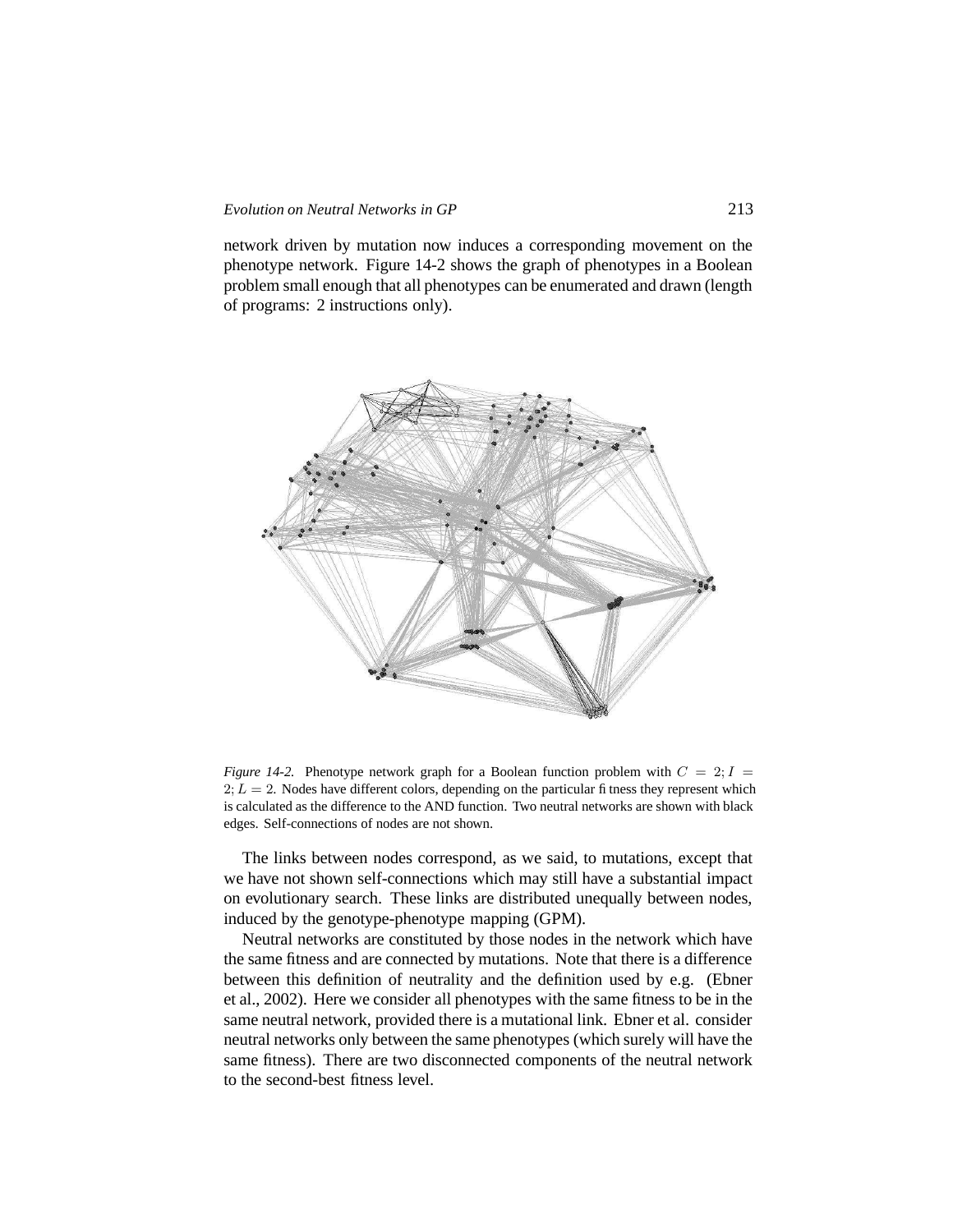Strictly speaking, the phenotype network has no *direct* meaning for the evolutionary search. Our GPM is a simple many-to-one projection and the connectivity of nodes on a path in the phenotype network is not necessarily related to the path in the genotype network. That is to say, some phenotype nodes are hiding the fact that the genotypes represented by them are actually not connected at all. Therefore, the connectivity distribution of the phenotype network seems to be only of minor interest. We shall address this problem later again by suggesting another way of forming phenotypes.

# **4. Connectivity of Neutral Networks and Population Dynamics**

It is interesting to study the connectivity of neutral networks, and relate it to the dynamics of a population of searchers on the network. The reason is that, as is well known from the study of random walks on graphs, those nodes in the network which have the highest connectivity tend to be visited the most. This is a simple Markov chain result (Lovacz, 1993; Noh and Rieger, 2004), and it leads to the following prediction: The search in the neutral network will not be a pure random drift. It will have a bias, and will concentrate on those nodes of the network where connectivity is highest. If in the mutation neighborhood of those nodes a node with a better fitness can be found, it will be discovered quickly. This can be captured by saying that the nodes of the neutral network have a different effective fitness (Nordin and Banzhaf, 1995; Banzhaf et al., 1998; Stephens and Vargas, 2000; Banzhaf and Langdon, 2002), and those nodes with a higher connectivity will have a higher effective fitness.

As has been pointed out (Schuster et al., 1994), it can be safely assumed that neutral networks for different levels of fitness are strongly intertwined. I.e. it will not be difficult to encounter transition nodes from one of these networks to another with a higher fitness. These so-called portal nodes (Nimwegen et al., 1998) are spread throughout the network and provide ample chance to jump off a neutral network onto one with better fitness. The only problem in our Boolean example is that in fact the problem is so easy (only 5 different fitness values) that it is difficult to observe all the phenomena. By looking at Figure 14-3 we can compare an exhaustive mapping of the search space in terms of connectivity characteristics with a mapping based on 100,000 GP runs. With this amount of sampling, the GP runs are already approaching full knowledge of the search space.

Connectivity characteristics lends itself as a new way of observing the system, and allows an alternative definition of phenotypes. The only condition of these phenotypes will be that the fitness of an individual should be carried by the phenotype. So our alternative phenotypes look like this:  $(fitness, N, I)_i$  for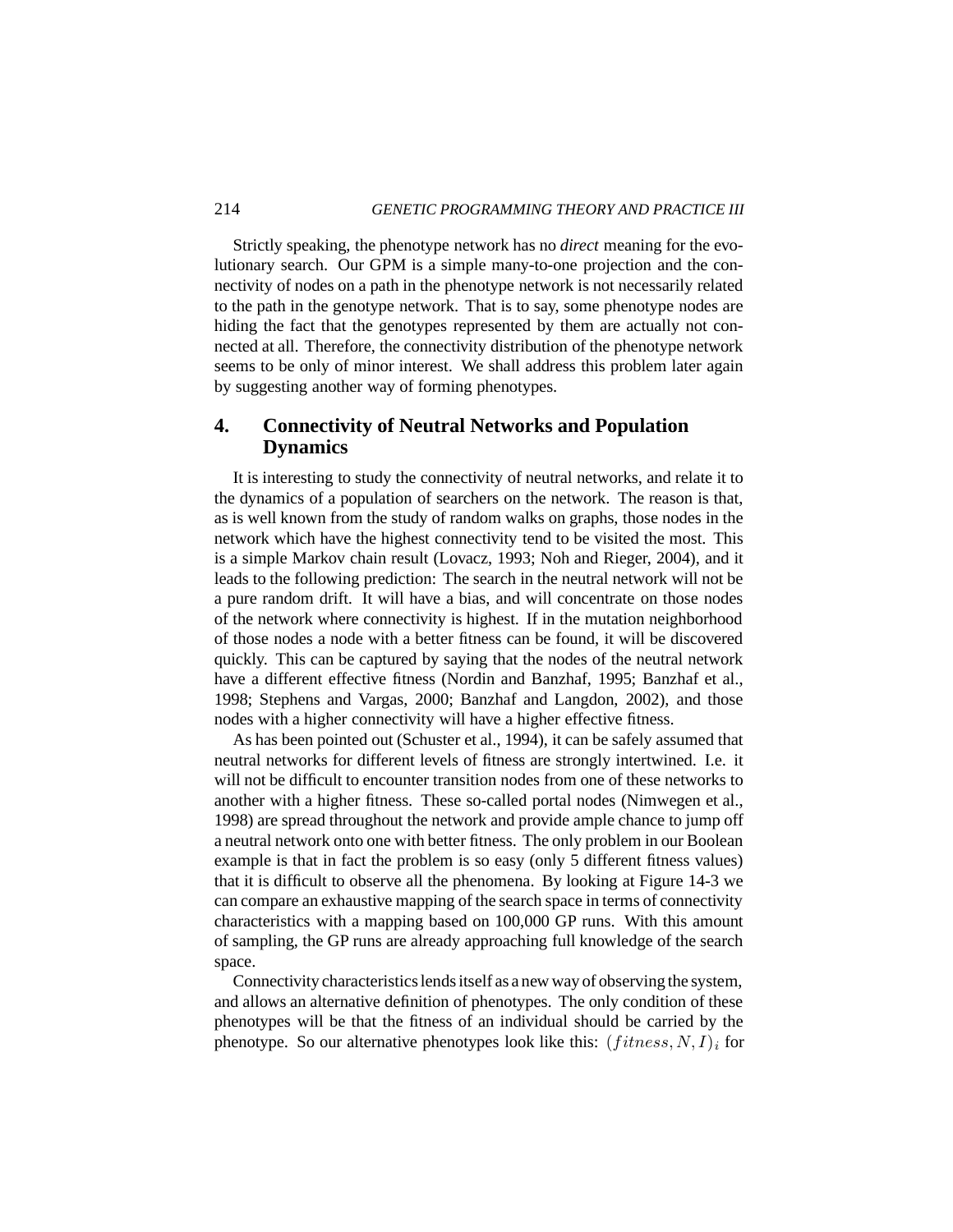

*Figure 14-3.* Distribution according to connectivity characteristics: A genotype's connectivity characteristics is given by a triplet of values  $(I, N, D)$  where  $I(D)$  is the number of neighbors with improved (deteriorated) fitness and  $N$  the number of neutral neighbors. Since the total number of neighbors is constant (35), two values (here:  $I$  and  $N$ ) are sufficient for characterization. The 3D/2D plots show the proportions of connectivity for all genotypes of fitness 2 in the genotype network (Figures (a) and (b)) and for all visited nodes of fitness 2 within 100, 000 GP runs (Figures (c) and (d)).

individual  $i$ , where  $N$  is the number of neutral connections and  $I$  is the number of improving connections of the individual node.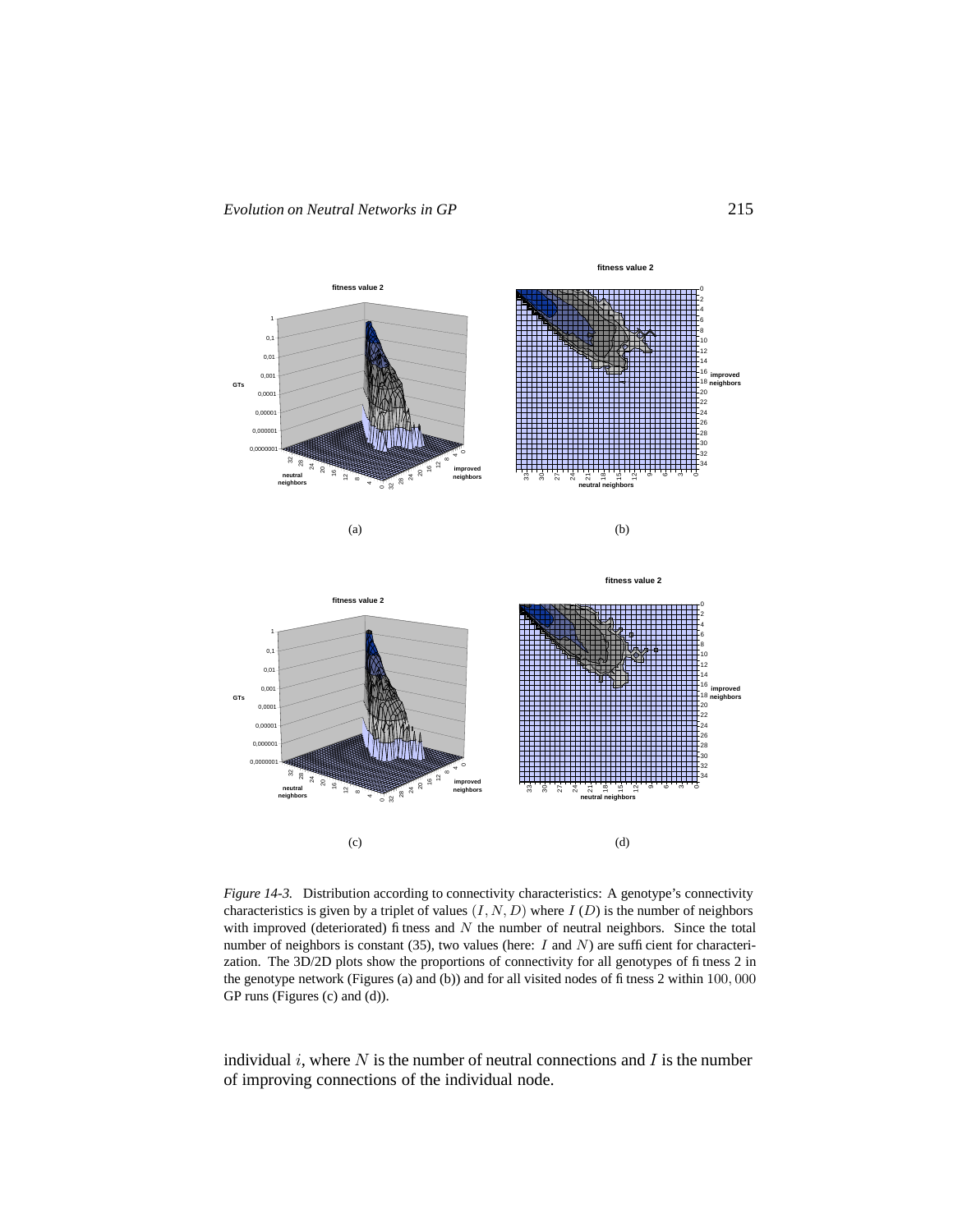

*Figure 14-4.* The alternative phenotype definition allowsto visualize a PT network. Node colors reflect the fitness levels from high fitness (white) to low fitness (dark gray). Pale nodes in the network center correspond to nodes in the subnetwork depicted in next figure. Three nodes with fitness 0 (perfect solutions) lie in the upper left corner of the network. Fruchterman-Reingold algorithm (2D) was used to create graphs.

# **5. Robustness and Evolvability**

Two of the main functions of neutrality in biological systems are considered to be (i) robustness of phenotypes against mutation and (ii) evolvability. For (i) to work, a viable genotype would try to locate itself in the center of a neutral network such as to make sure that any mutation that might happen to it still allows it to stay on the neutral network. In the absence of neutrality, a viable genotype/phenotype pair might always stand a high probability to produce deleterious mutations.

The other function is to provide more potential for evolvability. Following Kirschner and Gerhardt (Kirschner and Gerhart, 1998) evolvability can be defined as the capacity of an organism to generate heritable variation. It is interesting to note that modern metazoa seem to have developed in that direction.

In the context of evolutionary computation this would come about by allowing genotype/phenotype pairs to escape local optima through higher di-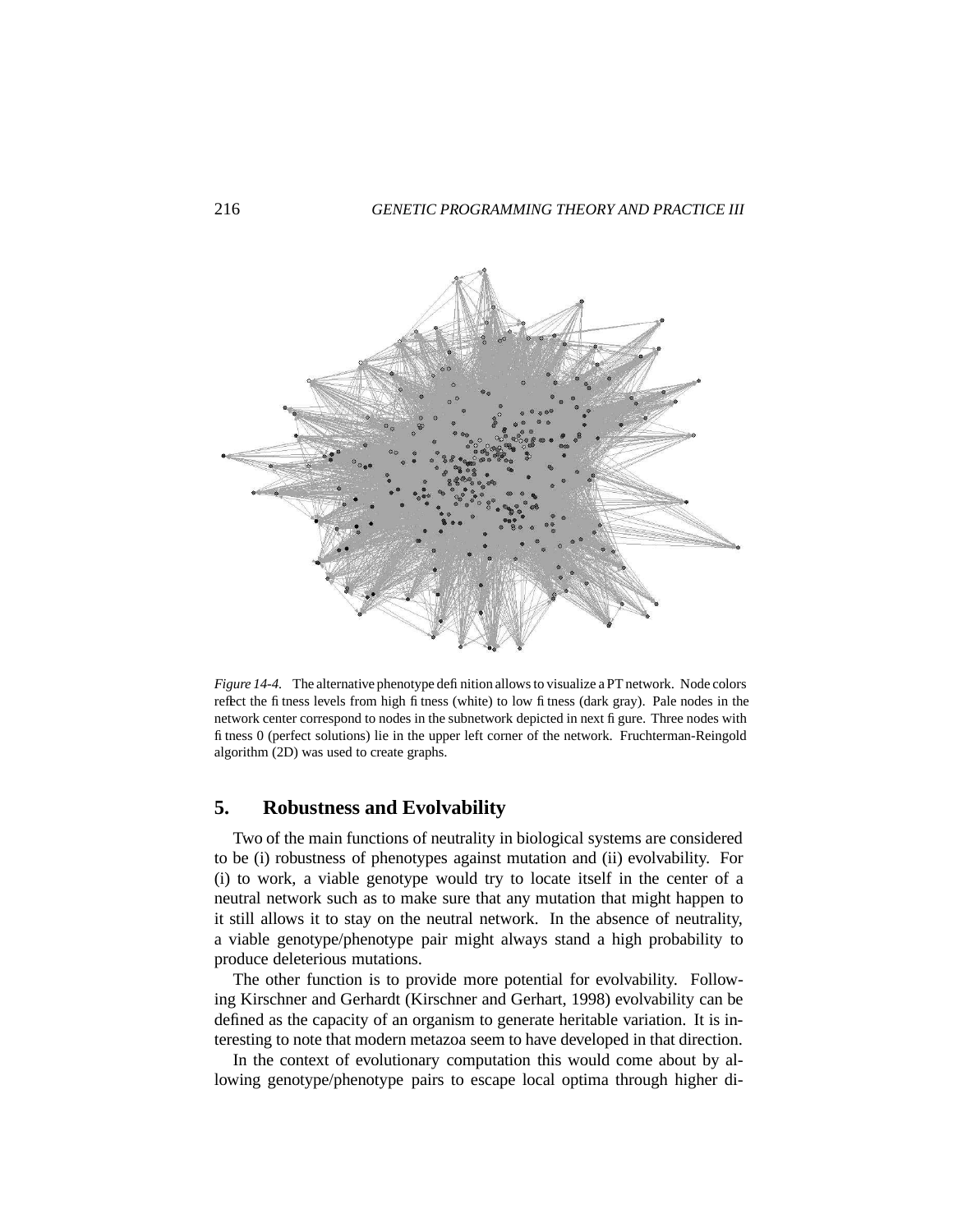

*Figure 14-5.* Neutral network of the most frequently visited nodes. More than 95% of all edges in the PT network passed during 1,000 GP runs belong to this subnetwork. Node labels specify fitness value (one digit), number of neutral neighbors (two digits) and number of improved neighbors (two digits). Self-connections are not shown, although they contribute over 50% .

mensional saddles, produced by neutral changes to the pair. Furthermore, if the network provides a clear guide via effective fitness, it could accelerate evolution even in the case of not being caught in a local minimum. Evolution would most probably be attracted to genotypes/phenotypes which are highly connected in the network, and thus have a better chance to be connected to higher-fitness states.

Another aspect of evolvability - not discussed here - is modularity (Altenberg, 1994b; Wagner and Altenberg, 1996). For this to work, a clearer picture of what building blocks are should be developed. We feel that more research needs to be done on the question of building blocks in GP before this question can be approached. For recent progress in this field, see (Langdon and Banzhaf, 2005).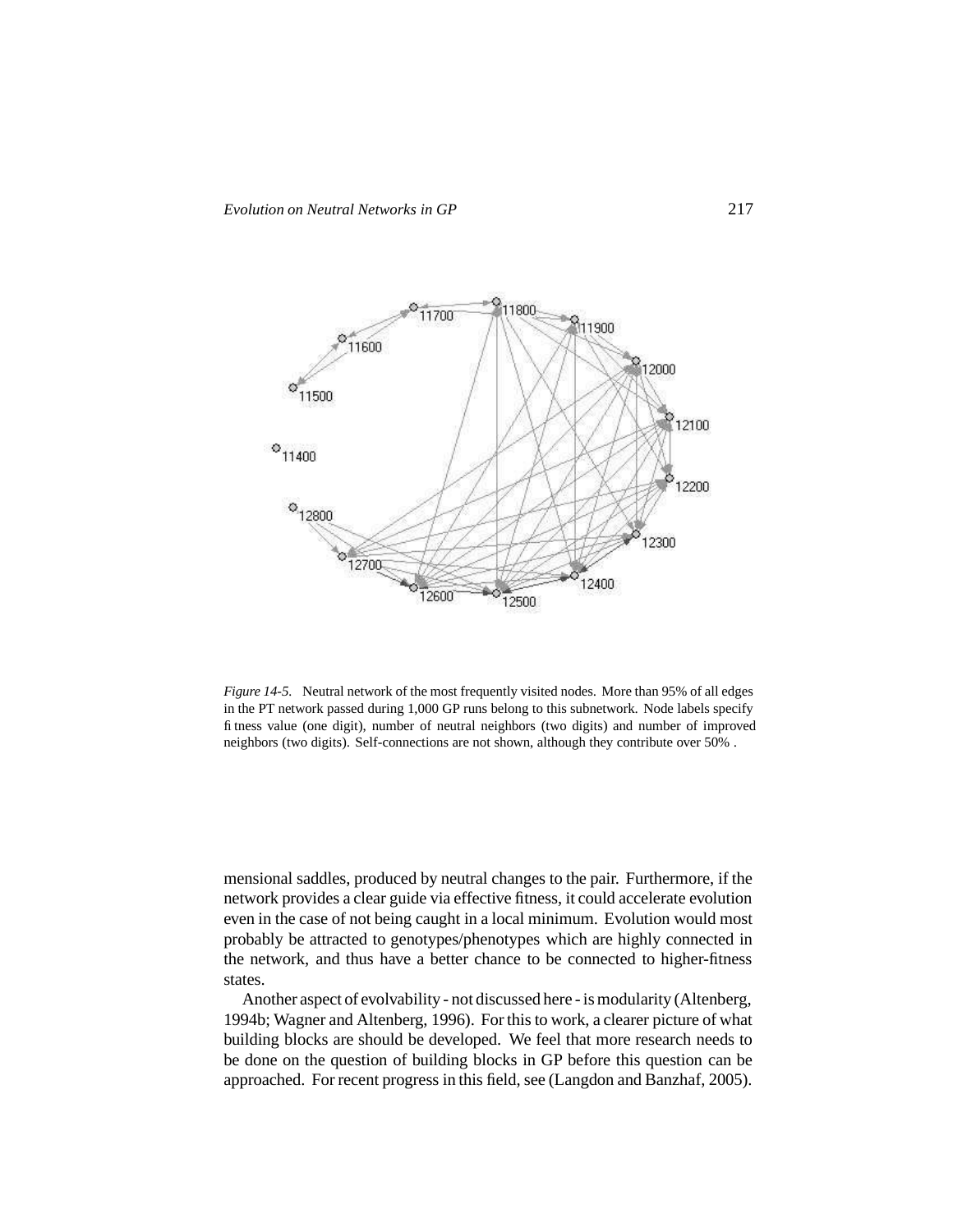# **6. Suggestions for Future Work, Summary and Conclusions**

We have shown, in the context of a very simple linear GP system, that neutral mutations play an important role in setting the system up for exploration. We argue that the situation in this type of a GP system is analogous to what can be found in RNA-folding and optimization: There are many uncommon phenotypes, and just a few very common ones. From this we concluded that neutral networks must be highly intertwined such as to allow a quick transition from one neutral network to the next, through certain portal nodes.

By exhaustively enumerating solutions for a small Boolean logic problem we have demonstrated these ideas. The problem space is by no means considered to be difficult. Yet, by choosing the most difficult Boolean function to be realized in the system, we have at least made every effort possible to make it "relatively" difficult.

Unfortunately, systems like the present are combinatorial and do not lend themselves to exhaustive search very easily, except for the smallest choice of parameters. It would be interesting, for example to analyse the networks of  $C, I > 2$ . As Table 2 illustrates, however, this becomes quickly infeasible.

Notwithstanding the problem of exhaustive examination, we plan to analyse networks locally, around local optima or best fitness phenotypes found so far. We also want to provide more thorough statistical measures of network characteristics, such as centrality of neutral networks etc. It would be most interesting to be able to pinpoint the nodes which most searchers have to pass through and to manipulate the search in order to either lead it towards these nodes or away from them.

## **Acknowledgments**

The authors wish to thank NSERC for support under Discovery grant RGPIN 283304-04. Software used to visualize our networks: Pajek 1.0 by Vladimir Batgelj & Andrej Mrvar

http://vlado.fmf.uni-lj.si/pub/networks/pajek

#### **References**

- Altenberg, Lee (1994a). Emergent phenomena in genetic programming. In Sebald,AnthonyV. and Fogel,Lawrence J., editors,*Evolutionary Programming — Proceedings of the Third Annual Conference*, pages 233–241, San Diego, CA, USA. World Scientific Publishing.
- Altenberg, Lee (1994b). The evolution of evolvability in genetic programming. In Kinnear, Jr., Kenneth E., editor, *Advances in Genetic Programming*, chapter 3, pages 47–74. MIT Press.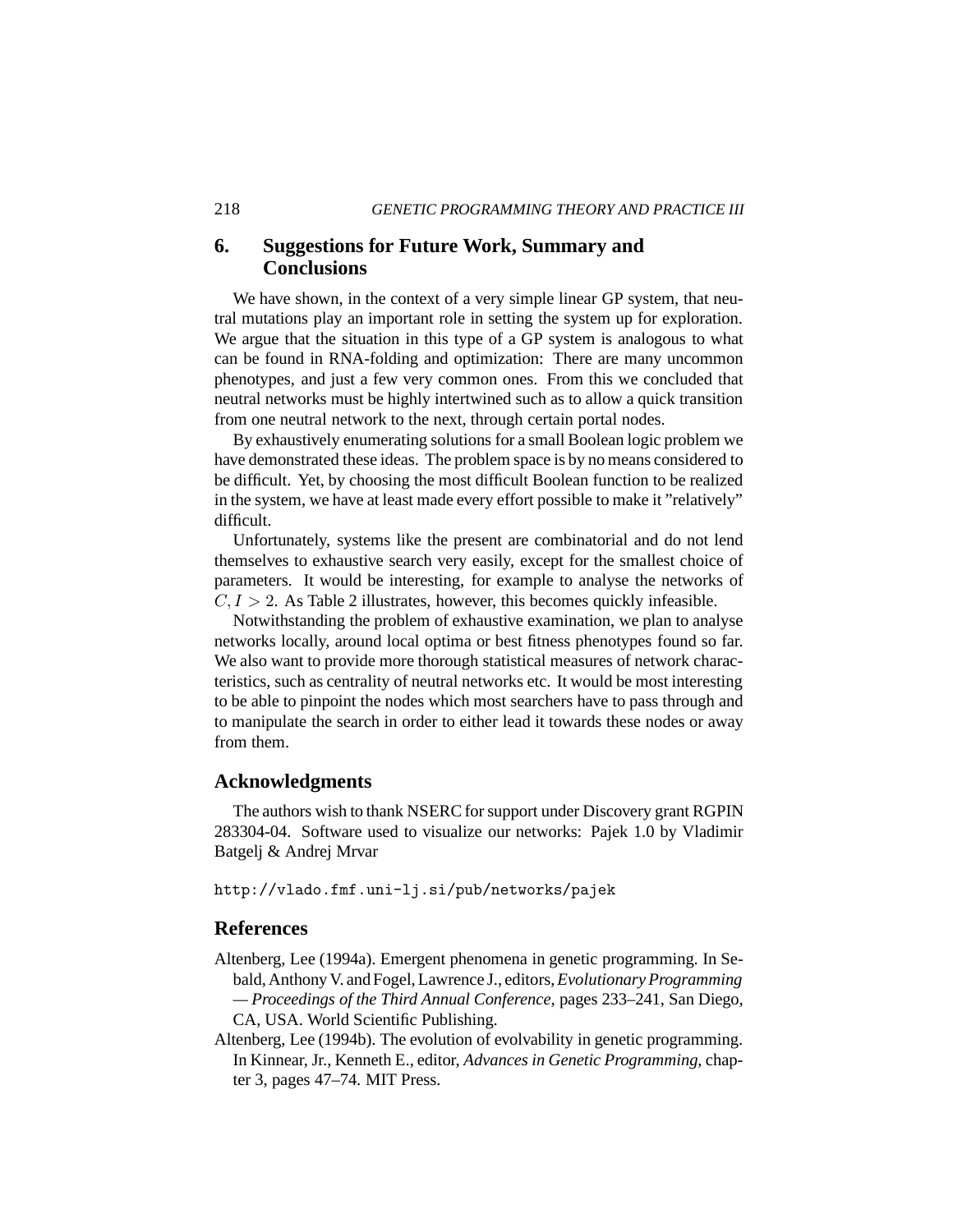- Angeline, Peter John (1994). Genetic programming and emergent intelligence. In Kinnear, Jr., Kenneth E., editor, *Advances in Genetic Programming*, chapter 4, pages 75–98. MIT Press.
- Babajide, A., Hofacker, I.L., Sippl, M.J., and Stadler, P.F. (1997). Neutral networks in protein space. *Fold. Des.*, 2:261–269.
- Banzhaf, W. and Langdon, W. B. (2002). Some considerations on the reason for bloat. *Genetic Programming and Evolvable Machines*, 3(1):81–91.
- Banzhaf, W., Nordin, P., Keller, R., and Franconce, F. (1998). *Genetic Programming - An Introduction*. Morgan Kaufmann, San Francisco, CA.
- Banzhaf, Wolfgang (1994). Genotype-phenotype-mapping and neutral variation – A case study in genetic programming. In Davidor, Yuval, Schwefel, Hans-Paul, and Männer, Reinhard, editors, *Parallel Problem Solving from Nature III*, volume 866 of *LNCS*, pages 322–332, Jerusalem. Springer-Verlag.
- Barnett, Lionel (2001). Netcrawling-optimal evolutionary search with neutral networks. In *Proceedings of the 2001 Congress on Evolutionary Computation, 2001*, pages 30 – 37. IEEE Press.
- Brameier, Markus and Banzhaf, Wolfgang (2001). A comparison of linear genetic programming and neural networks in medical data mining. *IEEE Transactions on Evolutionary Computation*, 5(1):17–26.
- Ebner, M., Shackleton, M., and Shipman, R. (2002). How neutral networks influence evolvability. *Complexity*, 7:19—33.
- Forst, C.V., Reidys, C., and Weber, J. (1995). Evolutionary dynamics and optimization: Neutral networks as model-landscapes for rna secondary-structure folding-landscapes.In*Advancesin Artificial Life,ProcECAL 1995*. Springer-Verlag, LNAI Vol 929.
- Gruener, W., Giegerich, R., Strothmann, D., Reidys, C.M., Weber, J., Hofacker, I.L., Stadler, P.F., and Schuster, P. (1996). Analysis of dna sequence structure maps by exhaustive enumeration - part i: Neutral networks. *Monatsh. hemie*, 127:355 – 377.
- Huynen, M., Stadler, P.F., and Fontana, W. (1996). Smoothness within ruggedness:The role of neutrality in adaptation.*Proc.Natl.Acad. Sci.USA*, 93:397— 401.
- Kimura, Motoo (1983). *The Neutral Theory of Molecular Evolution*. Cambridge University Press.
- Kirschner, M. and Gerhart, J. (1998). Evolvability. *Proc. Natl. Acad. Science (USA)*, 95:8420—8427.
- Koza, John R. (1992). *Genetic Programming: On the Programming of Computers by Means of Natural Selection*. MIT Press, Cambridge, MA, USA.
- Langdon, W. B. and Poli, R. (1998). Fitness causes bloat: Mutation. In Banzhaf, Wolfgang, Poli, Riccardo, Schoenauer, Marc, and Fogarty, Terence C., editors, *Proceedings of the First European Workshop on Genetic Programming*, volume 1391 of *LNCS*, pages 37–48, Paris. Springer-Verlag.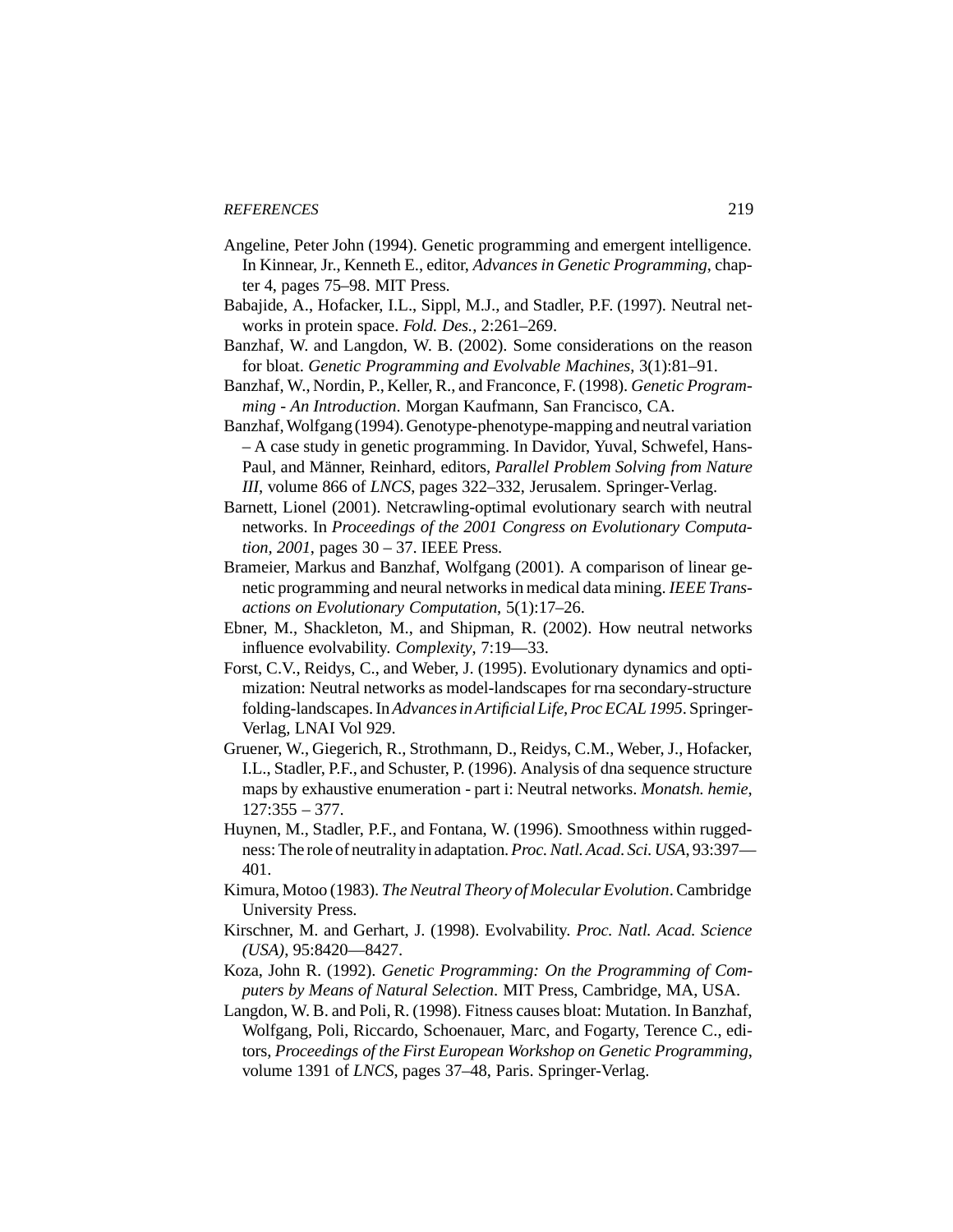- Langdon, W. B. and Poli, R. (1999). Boolean functions fitness spaces. In Poli, Riccardo, Nordin, Peter, Langdon, William B., and Fogarty, Terence C., editors, *Genetic Programming, Proceedings of EuroGP'99*, volume 1598 of *LNCS*, pages 1–14, Goteborg, Sweden. Springer-Verlag.
- Langdon, William B. and Banzhaf, Wolfgang (2005). Repeated sequences in linear genetic programming genomes. *Complex Systems*. in press.
- Lovacz, L. (1993). Random walks on graphs: A survey. Technical report, Department of Computer Science, Yale University, CT, USA.
- Nimwegen, E.v., Crutchfield, J.P., and Huynen, M. (1998). Neutral evolution of mutational robustness. *Proc. Natl. Acad. Sci. USA*, 96:9716—9720.
- Noh, J.D. and Rieger, H. (2004). Random walks on complex networks. *Phys. Rev. Lett.*, 92:118701–1–3.
- Nordin, Peter and Banzhaf, Wolfgang (1995). Complexity compression and evolution. In Eshelman, L., editor, *Genetic Algorithms: Proceedings of the Sixth International Conference (ICGA95)*, pages 310–317, Pittsburgh, PA, USA. Morgan Kaufmann.
- Reidys, C.M., Stadler, P.F., and Schuster, P. (1997). Generic properties of combinatorymaps-neutral networks of rna secondary structures. *Bull. Math. Biol*, 59:339—397.
- Schultes, E.A. and Bartel, D.P. (2000). One sequence, two ribozymes: Implications for the emergence of new ribozyme folds. *Science*, 289:448—452.
- Schuster, P., Fontana, W., Stadler, P.F., and Hofacker, I.L. (1994). From sequences to shapes and back: A case study in rna secondary structures. *Proc. Roy. Soc. Lond. B*, 255:279—284.
- Schuster, Peter (1995). Extended molecular evolutionary biology: Articial life bridging the gap between chemistry and biology. In Langton, C.G., editor, *Artificial Life: An Overview*, pages 39 – 60. MIT Press, Cambridge, MA.
- Soule, Terence, Foster, James A., and Dickinson, John (1996). Code growth in genetic programming. In Koza, John R., Goldberg, David E., Fogel, David B., and Riolo, Rick L., editors, *Genetic Programming 1996: Proceedings of the First Annual Conference*, pages 215–223, Stanford University, CA, USA. MIT Press.
- Soule, Terence and Heckendorn, Robert B. (2002). An analysis of the causes of code growth in genetic programming. *Genetic Programming and Evolvable Machines*, 3(3):283–309.
- Stephens, C. R. and Vargas, J. Mora (2000). Effective fitness as an alternative paradigm for evolutionary computation I: General formalism. *Genetic Programming and Evolvable Machines*, 1(4):363–378.
- T. Smith, Ph. Husbands and O'Shea, M. (2001). Neutral networks in an evolutionary robotics search space. In *Proceedings of the 2001 Congress on Evolutionary Computation, 2001*, pages 136 – 145. IEEE Press.